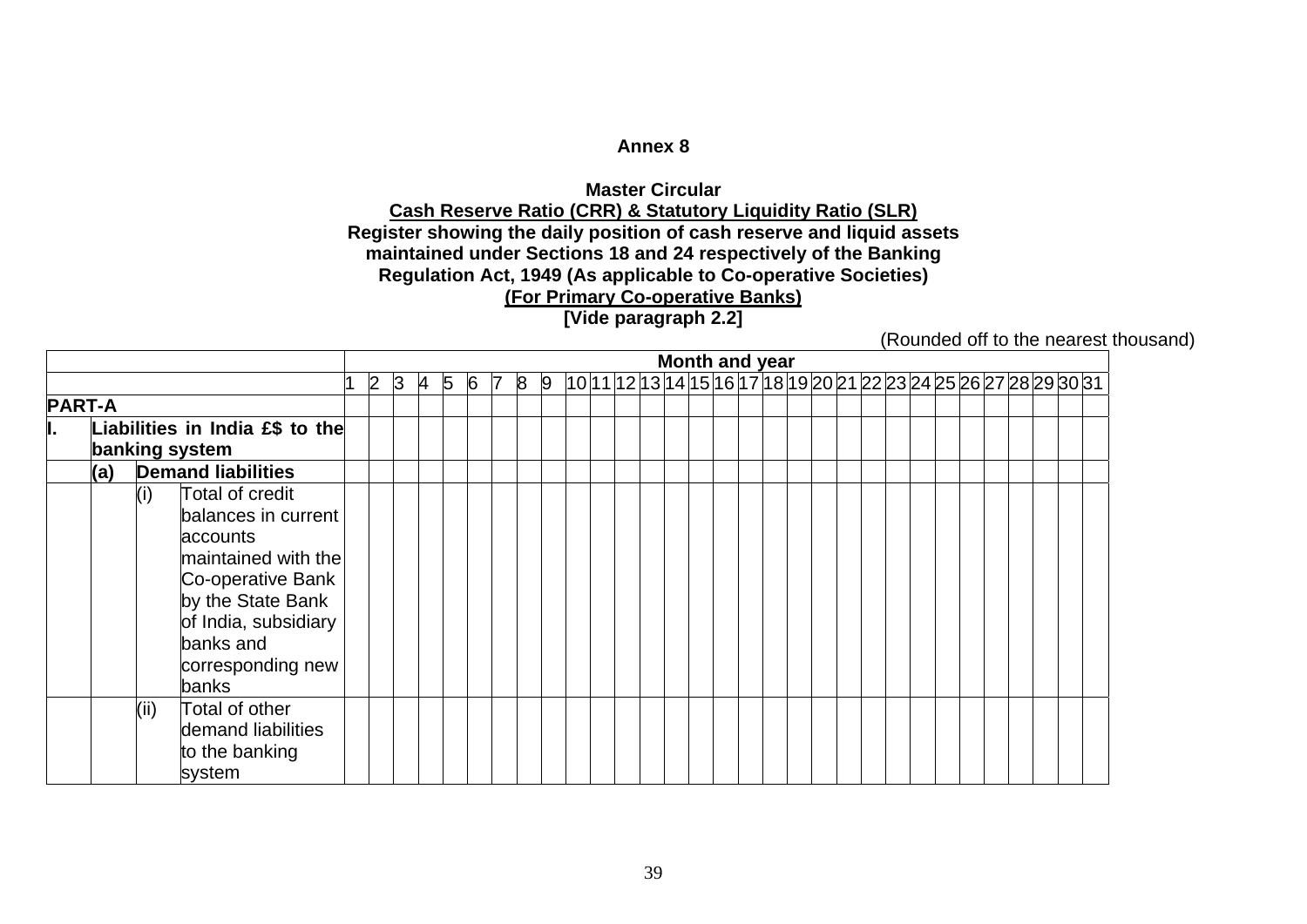|      |                                                                                                                                                                                                                                               |           |   |                |   |   |                |   |                |  |  |  |  | Month and year |  |  |  |  |  |                                                                   |  |  |
|------|-----------------------------------------------------------------------------------------------------------------------------------------------------------------------------------------------------------------------------------------------|-----------|---|----------------|---|---|----------------|---|----------------|--|--|--|--|----------------|--|--|--|--|--|-------------------------------------------------------------------|--|--|
|      |                                                                                                                                                                                                                                               | $\vert$ 2 | 3 | $\overline{A}$ | 5 | 6 | $\overline{7}$ | 8 | $\overline{9}$ |  |  |  |  |                |  |  |  |  |  | 10 11 12 13 14 15 16 17 18 19 20 21 22 23 24 25 26 27 28 29 30 31 |  |  |
|      | Time liabilities to the<br>(b)<br>banking system                                                                                                                                                                                              |           |   |                |   |   |                |   |                |  |  |  |  |                |  |  |  |  |  |                                                                   |  |  |
|      | Total of I                                                                                                                                                                                                                                    |           |   |                |   |   |                |   |                |  |  |  |  |                |  |  |  |  |  |                                                                   |  |  |
| π.   | Liabilities in India £, $X$ to<br><b>lothers</b>                                                                                                                                                                                              |           |   |                |   |   |                |   |                |  |  |  |  |                |  |  |  |  |  |                                                                   |  |  |
|      | <b>Demand liabilities</b><br>(a)                                                                                                                                                                                                              |           |   |                |   |   |                |   |                |  |  |  |  |                |  |  |  |  |  |                                                                   |  |  |
|      | (b)<br>Time liabilities                                                                                                                                                                                                                       |           |   |                |   |   |                |   |                |  |  |  |  |                |  |  |  |  |  |                                                                   |  |  |
|      | <b>Total of II</b>                                                                                                                                                                                                                            |           |   |                |   |   |                |   |                |  |  |  |  |                |  |  |  |  |  |                                                                   |  |  |
| III. | Assets in India with the<br>banking system                                                                                                                                                                                                    |           |   |                |   |   |                |   |                |  |  |  |  |                |  |  |  |  |  |                                                                   |  |  |
|      | Total of credit balances<br>(a)<br>% in current accounts<br>maintained with State<br>Bank of India, subsidiary<br>banks and<br>corresponding new<br>banks.                                                                                    |           |   |                |   |   |                |   |                |  |  |  |  |                |  |  |  |  |  |                                                                   |  |  |
|      | Total of other assets with<br>(b)<br>the banking system, viz.,<br>(i) balances in all<br>accounts other than<br>those included in item<br>III(a),<br>(ii) money at call and<br>short notice, (iii)<br>advances, and (iv) any<br>other assets. |           |   |                |   |   |                |   |                |  |  |  |  |                |  |  |  |  |  |                                                                   |  |  |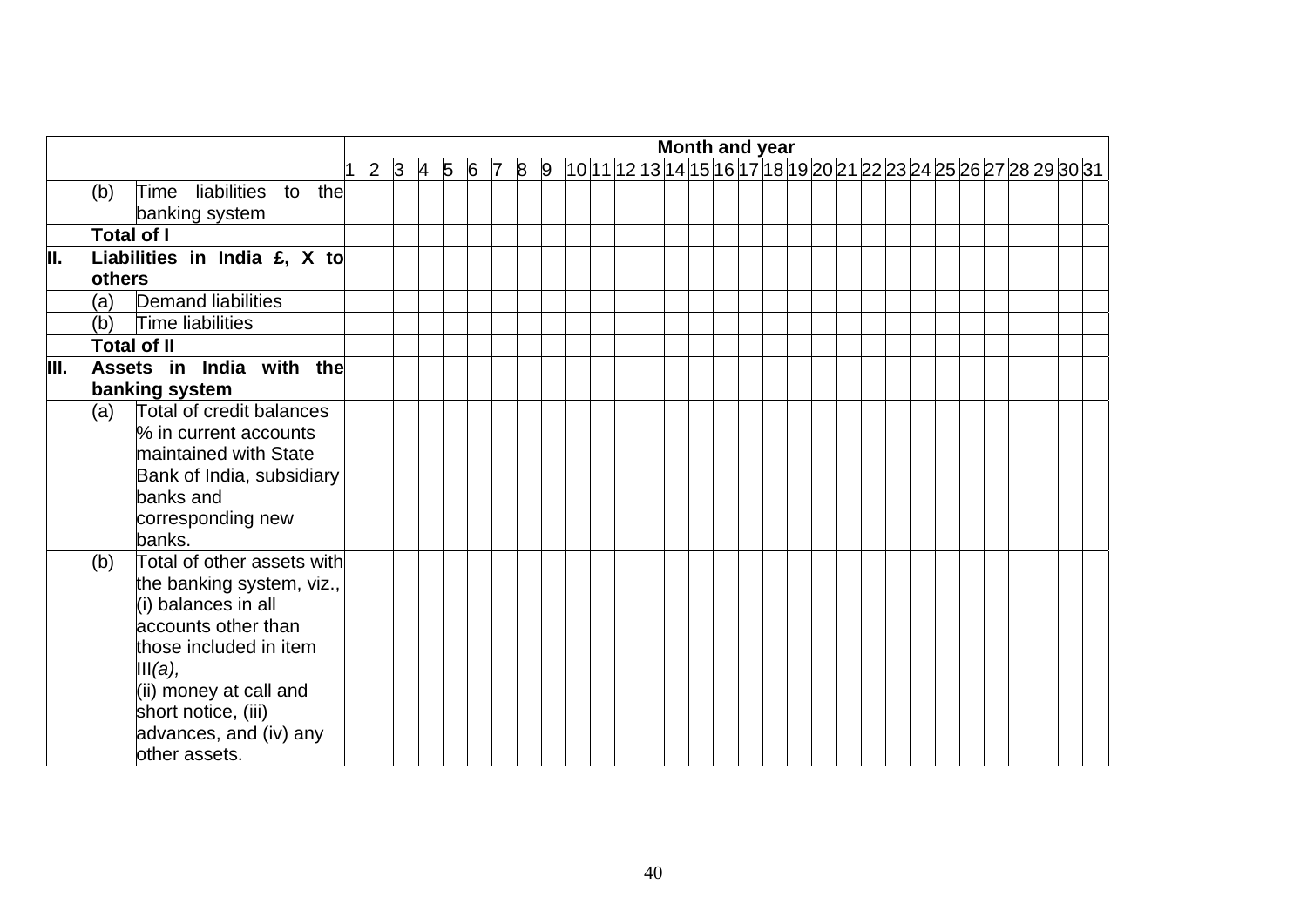|           |             |                                                                                                                                                                          |  |                 |            |     |   |                |  |  |  |  | Month and year |  |  |  |  |  |                                                                    |  |  |
|-----------|-------------|--------------------------------------------------------------------------------------------------------------------------------------------------------------------------|--|-----------------|------------|-----|---|----------------|--|--|--|--|----------------|--|--|--|--|--|--------------------------------------------------------------------|--|--|
|           |             |                                                                                                                                                                          |  | $2 \,  3 \,  4$ | $\sqrt{5}$ | 6 7 | 8 | $\overline{9}$ |  |  |  |  |                |  |  |  |  |  | 10 1 1 12 13 14 15 16 17 18 19 20 21 22 23 24 25 26 27 28 29 30 31 |  |  |
| IV.       |             | Total (net) demand and time<br>liabilities for the purposes<br>of Sections 18 and 24 of the<br>$Act = (I-III) + II$ , if (I-III) is a<br>plus figure, OR II only, if (I- |  |                 |            |     |   |                |  |  |  |  |                |  |  |  |  |  |                                                                    |  |  |
|           |             | III) is a minus figure<br><b>Cash in hand</b>                                                                                                                            |  |                 |            |     |   |                |  |  |  |  |                |  |  |  |  |  |                                                                    |  |  |
| V.<br>VI. |             | $\overline{\mathsf{in}}$<br><b>Balances</b><br>current<br>accounts with                                                                                                  |  |                 |            |     |   |                |  |  |  |  |                |  |  |  |  |  |                                                                    |  |  |
|           | (a)         | Reserve Bank of India<br>++                                                                                                                                              |  |                 |            |     |   |                |  |  |  |  |                |  |  |  |  |  |                                                                    |  |  |
|           | (b)         | State Co-operative Bank<br>of the State concerned<br>$*+%$                                                                                                               |  |                 |            |     |   |                |  |  |  |  |                |  |  |  |  |  |                                                                    |  |  |
|           | (c)         | Central Co-operative<br>Bank of the district<br>concerned *%                                                                                                             |  |                 |            |     |   |                |  |  |  |  |                |  |  |  |  |  |                                                                    |  |  |
|           |             | <b>Total of VI</b>                                                                                                                                                       |  |                 |            |     |   |                |  |  |  |  |                |  |  |  |  |  |                                                                    |  |  |
| VII.      | <b>with</b> | Balances of all other types                                                                                                                                              |  |                 |            |     |   |                |  |  |  |  |                |  |  |  |  |  |                                                                    |  |  |
|           | (a)         | State Co-operative Bank<br>of the State concerned<br>*+%                                                                                                                 |  |                 |            |     |   |                |  |  |  |  |                |  |  |  |  |  |                                                                    |  |  |
|           | (b)         | Central Co-operative<br><b>Bank of the district</b><br>concerned *+%                                                                                                     |  |                 |            |     |   |                |  |  |  |  |                |  |  |  |  |  |                                                                    |  |  |
|           |             | <b>Total of VII</b>                                                                                                                                                      |  |                 |            |     |   |                |  |  |  |  |                |  |  |  |  |  |                                                                    |  |  |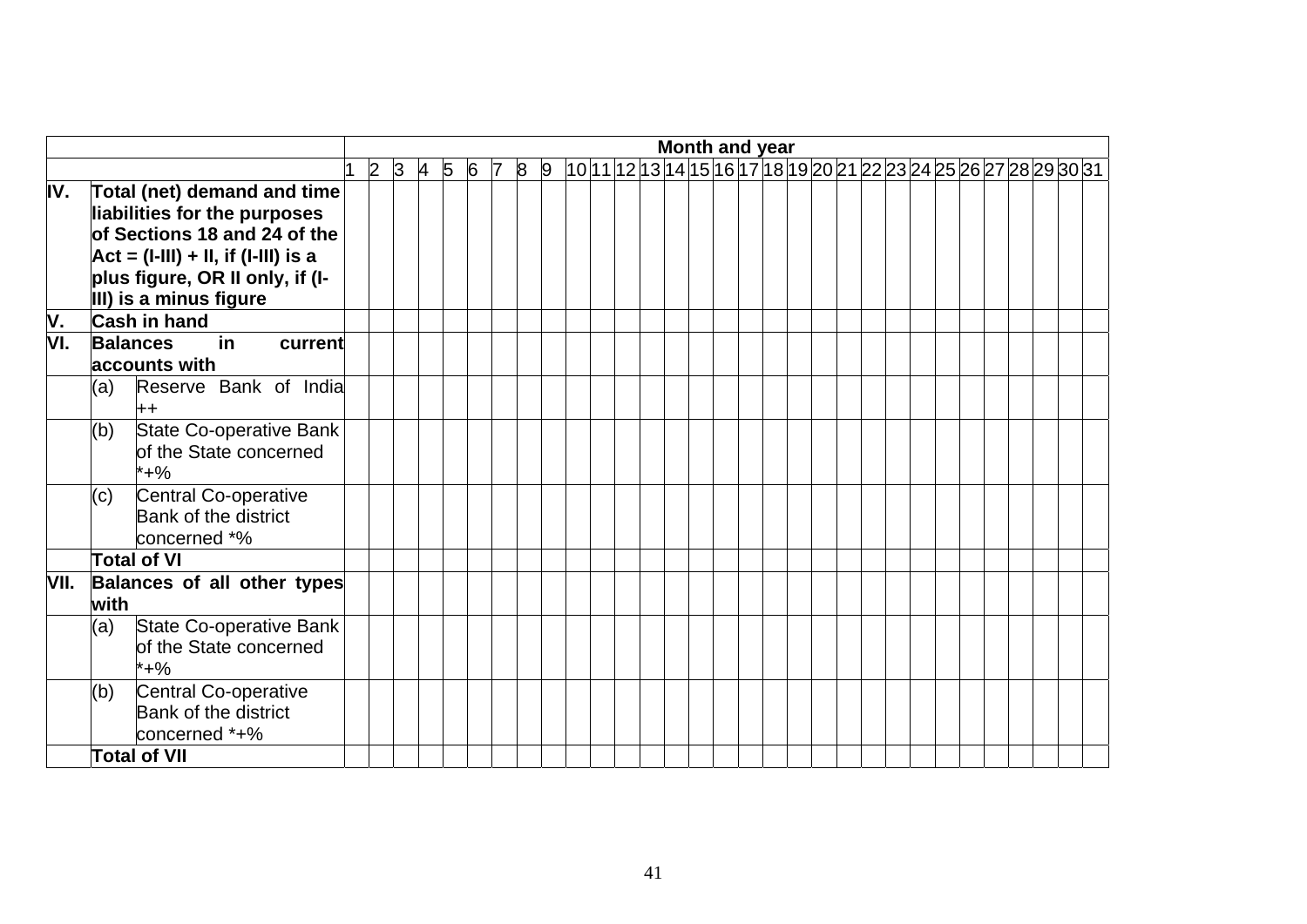|                                                              |  |  |                   |  |  |  |  |  |  | Month and year |  |  |  |  |                                                                   |  |  |
|--------------------------------------------------------------|--|--|-------------------|--|--|--|--|--|--|----------------|--|--|--|--|-------------------------------------------------------------------|--|--|
|                                                              |  |  | $2$ 3 4 5 6 7 8 9 |  |  |  |  |  |  |                |  |  |  |  | 10 11 12 13 14 15 16 17 18 19 20 21 22 23 24 25 26 27 28 29 30 31 |  |  |
| VIII. Net balance<br>in current                              |  |  |                   |  |  |  |  |  |  |                |  |  |  |  |                                                                   |  |  |
| accounts, <i>i.e.</i> , excess of<br>$III(a)$ over $I(a)(i)$ |  |  |                   |  |  |  |  |  |  |                |  |  |  |  |                                                                   |  |  |
| <b>PART-B: Compliance with</b>                               |  |  |                   |  |  |  |  |  |  |                |  |  |  |  |                                                                   |  |  |
| Section 18                                                   |  |  |                   |  |  |  |  |  |  |                |  |  |  |  |                                                                   |  |  |
| (Not applicable to scheduled                                 |  |  |                   |  |  |  |  |  |  |                |  |  |  |  |                                                                   |  |  |
| <b>State Co-operative Banks)</b>                             |  |  |                   |  |  |  |  |  |  |                |  |  |  |  |                                                                   |  |  |
| $\overline{IX.}$ 3 per cent of IV as on the                  |  |  |                   |  |  |  |  |  |  |                |  |  |  |  |                                                                   |  |  |
| last Friday of the second                                    |  |  |                   |  |  |  |  |  |  |                |  |  |  |  |                                                                   |  |  |
| preceding fortnight                                          |  |  |                   |  |  |  |  |  |  |                |  |  |  |  |                                                                   |  |  |
| <b>Cash reserve actually</b><br>Х.                           |  |  |                   |  |  |  |  |  |  |                |  |  |  |  |                                                                   |  |  |
| $maintained = V + VI + VIII$                                 |  |  |                   |  |  |  |  |  |  |                |  |  |  |  |                                                                   |  |  |
| <b>PART-C: Compliance with</b><br>Section 24:                |  |  |                   |  |  |  |  |  |  |                |  |  |  |  |                                                                   |  |  |
| (Not applicable to scheduled                                 |  |  |                   |  |  |  |  |  |  |                |  |  |  |  |                                                                   |  |  |
| <b>State Co-operative Banks)</b>                             |  |  |                   |  |  |  |  |  |  |                |  |  |  |  |                                                                   |  |  |
| $\overline{X}$ I. 25 per cent (or a higher                   |  |  |                   |  |  |  |  |  |  |                |  |  |  |  |                                                                   |  |  |
| specified percentage) of IV                                  |  |  |                   |  |  |  |  |  |  |                |  |  |  |  |                                                                   |  |  |
| as on the last Friday of the                                 |  |  |                   |  |  |  |  |  |  |                |  |  |  |  |                                                                   |  |  |
| second preceding fortnight                                   |  |  |                   |  |  |  |  |  |  |                |  |  |  |  |                                                                   |  |  |
| <b>Assets actually maintained</b><br>XII.                    |  |  |                   |  |  |  |  |  |  |                |  |  |  |  |                                                                   |  |  |
| Cash and other balances<br>(a)                               |  |  |                   |  |  |  |  |  |  |                |  |  |  |  |                                                                   |  |  |
| maintained in India X-IX                                     |  |  |                   |  |  |  |  |  |  |                |  |  |  |  |                                                                   |  |  |
| + VII                                                        |  |  |                   |  |  |  |  |  |  |                |  |  |  |  |                                                                   |  |  |
| Gold ££<br>(b)                                               |  |  |                   |  |  |  |  |  |  |                |  |  |  |  |                                                                   |  |  |
| Unencumbered<br>(c)                                          |  |  |                   |  |  |  |  |  |  |                |  |  |  |  |                                                                   |  |  |
| approved securities \$\$                                     |  |  |                   |  |  |  |  |  |  |                |  |  |  |  |                                                                   |  |  |
| <b>Total of XII</b>                                          |  |  |                   |  |  |  |  |  |  |                |  |  |  |  |                                                                   |  |  |